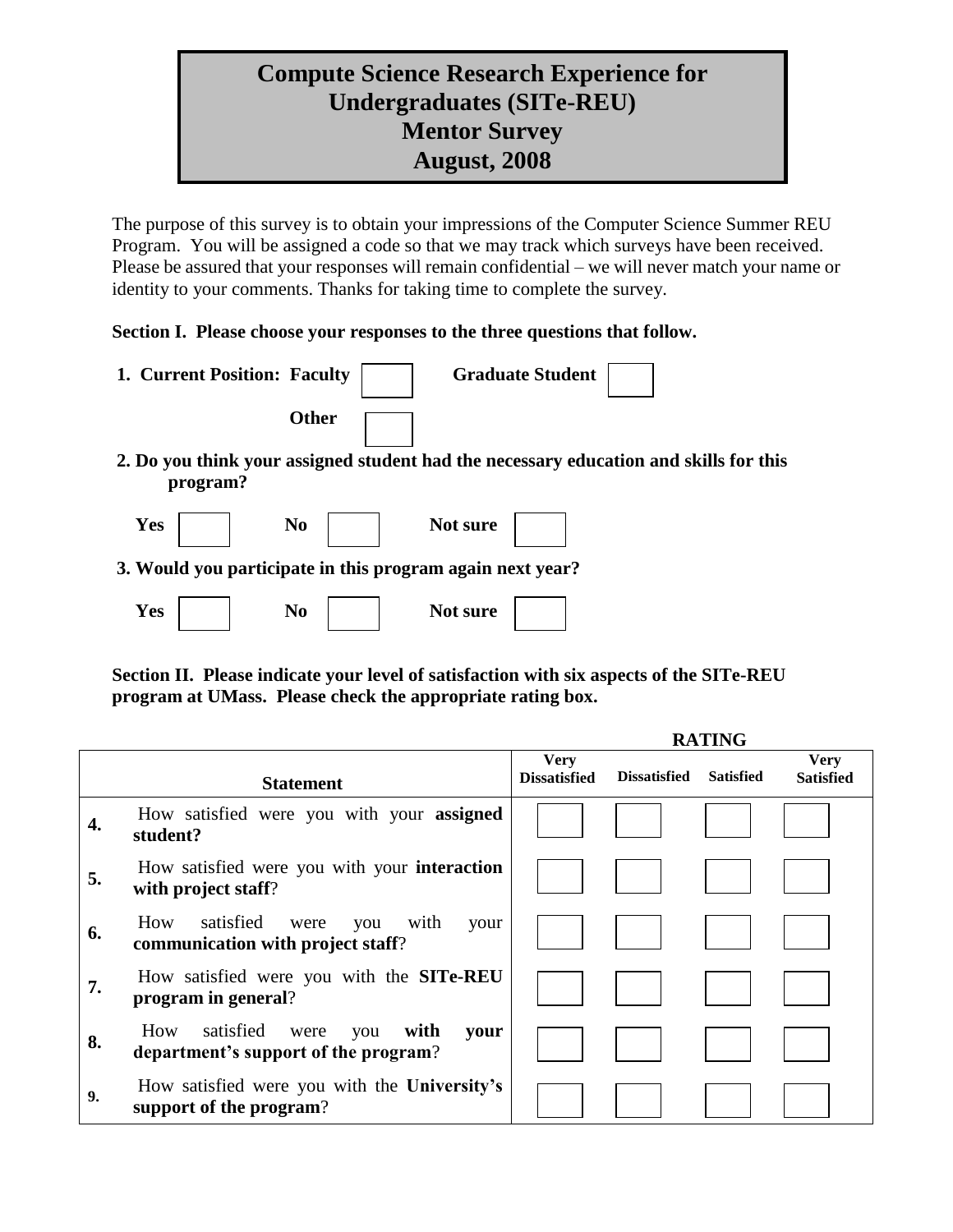#### **Section III. Please indicate your level of agreement or disagreement with the eight statements that follow about the SITe-REU program in 2008.**

|     | <b>Statement</b>                                                                                          | <b>Strongly</b><br><b>Disagree</b> | <b>Disagree</b> | Agree | <b>Strongly</b><br>Agree |
|-----|-----------------------------------------------------------------------------------------------------------|------------------------------------|-----------------|-------|--------------------------|
| 10. | The orientation meeting I participated in was useful.                                                     |                                    |                 |       |                          |
| 11. | I think my experience as a SITe-REU mentor was a<br>valuable one.                                         |                                    |                 |       |                          |
| 12. | The program has given my assigned student an<br>introduction to what graduate school would be like.       |                                    |                 |       |                          |
| 13. | I think the SITe-REU experience has helped my assigned<br>student become a better researcher.             |                                    |                 |       |                          |
| 14. | I think participating in this program as a mentor was a<br>mistake.                                       |                                    |                 |       |                          |
| 15. | This program has changed the likelihood that my<br>assigned student will attend graduate school at UMASS. |                                    |                 |       |                          |
| 16. | I would like to have my assigned student in a graduate<br>program at UMASS.                               |                                    |                 |       |                          |
| 17. | I think the SITe-REU program will make my assigned<br>student more successful in graduate school.         |                                    |                 |       |                          |

## **Section IV. Please use the spaces provided to respond to the last four questions.**

**18.** What has been the most beneficial aspect of the SITe-REU program for you?

\_\_\_\_\_\_\_\_\_\_\_\_\_\_\_\_\_\_\_\_\_\_\_\_\_\_\_\_\_\_\_\_\_\_\_\_\_\_\_\_\_\_\_\_\_\_\_\_\_\_\_\_\_\_\_\_\_\_\_\_\_\_\_\_\_\_\_\_\_\_\_\_

\_\_\_\_\_\_\_\_\_\_\_\_\_\_\_\_\_\_\_\_\_\_\_\_\_\_\_\_\_\_\_\_\_\_\_\_\_\_\_\_\_\_\_\_\_\_\_\_\_\_\_\_\_\_\_\_\_\_\_\_\_\_\_\_\_\_\_\_\_\_\_\_

\_\_\_\_\_\_\_\_\_\_\_\_\_\_\_\_\_\_\_\_\_\_\_\_\_\_\_\_\_\_\_\_\_\_\_\_\_\_\_\_\_\_\_\_\_\_\_\_\_\_\_\_\_\_\_\_\_\_\_\_\_\_\_\_\_\_\_\_\_\_\_\_

\_\_\_\_\_\_\_\_\_\_\_\_\_\_\_\_\_\_\_\_\_\_\_\_\_\_\_\_\_\_\_\_\_\_\_\_\_\_\_\_\_\_\_\_\_\_\_\_\_\_\_\_\_\_\_\_\_\_\_\_\_\_\_\_\_\_\_\_\_\_\_\_

\_\_\_\_\_\_\_\_\_\_\_\_\_\_\_\_\_\_\_\_\_\_\_\_\_\_\_\_\_\_\_\_\_\_\_\_\_\_\_\_\_\_\_\_\_\_\_\_\_\_\_\_\_\_\_\_\_\_\_\_\_\_\_\_\_\_\_\_\_\_\_\_

\_\_\_\_\_\_\_\_\_\_\_\_\_\_\_\_\_\_\_\_\_\_\_\_\_\_\_\_\_\_\_\_\_\_\_\_\_\_\_\_\_\_\_\_\_\_\_\_\_\_\_\_\_\_\_\_\_\_\_\_\_\_\_\_\_\_\_\_\_\_\_\_

**19.** What could be done to improve the SITe-REU mentoring experience for you?